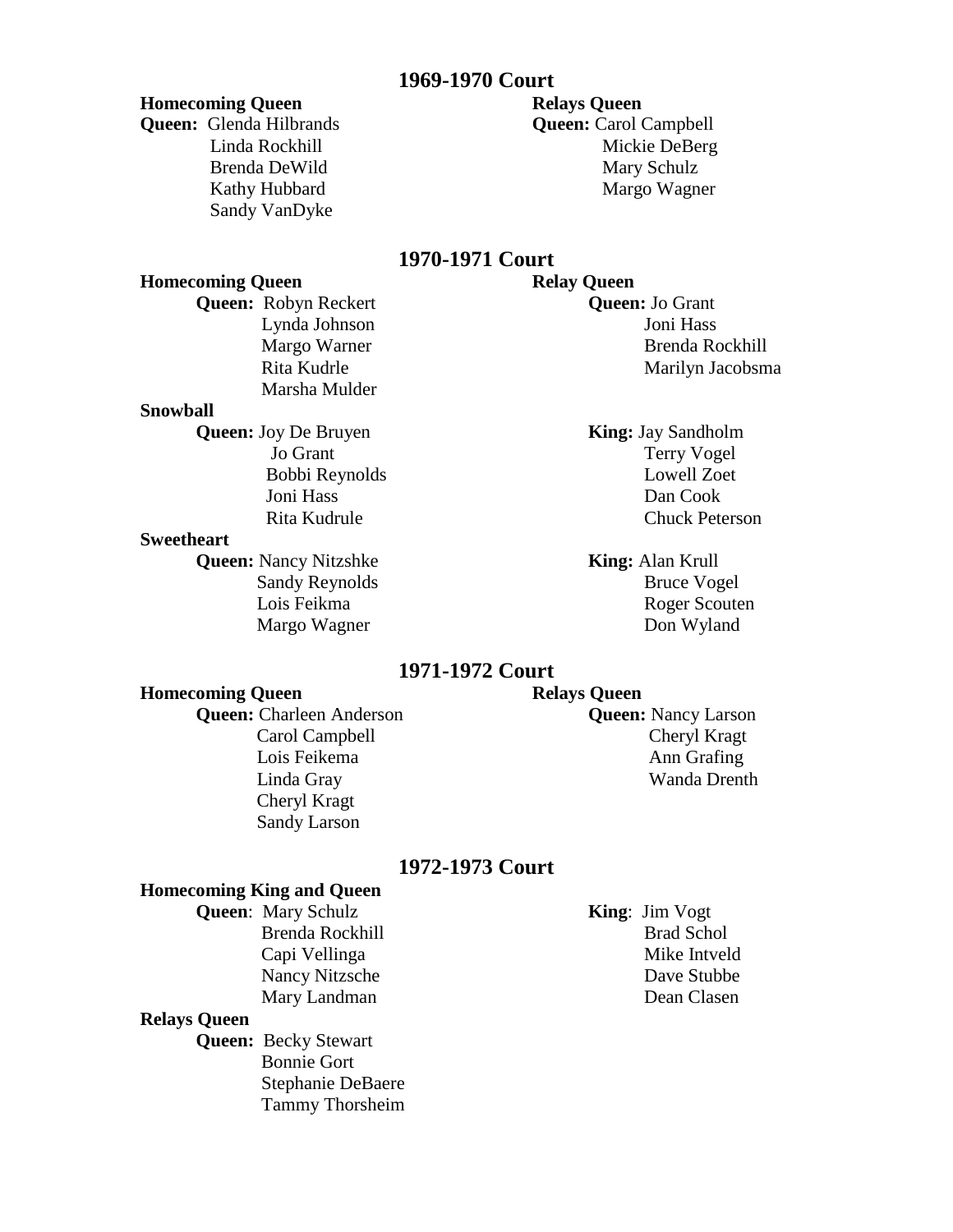# **1973-1974 Court**

# **Homecoming King and Queen Queen:** Patty Campbell **King:** Doug Smook Debbie Thorsheim Jan Olhager Ann Grafing Bruce Jongerius Joni Hass Mike Harmsen Lynne Stoebner Bruce Vogel **Sweetheart King and Queen Candidates Queen:** Karen Voss **King:** Tim Steiner Mary Campbell Curt Busch Kathy Merrit Scott Berg Debbie Delfs Lee Harmsen

# **Relay Queen**

**Queen:** Jan Hass Terri Smook Laura Voss Nikki Gable

#### **1974-1975 Court**

#### **Homecoming King and Queen**

**Queen:** Kay Ver Beek **King:** Mark Van't Hul Tammy Holthusen Jim Kopsas

Kathy Schubert Greg Kammarmeyer Kathy Sorgdrager Lee Harmsen Jan Hass Randy Van Aartsen

## **1975-1976 Court**

#### **Homecoming King and Queen**

# **Queen:** Kay Schubert **King:** Paul Kammarmeye Kathy Merritt Jay Schroeder Jo Beth Waters Kendall DeGroot Nancy Ten Braak Mark Grafing Caryn Collins Scott Slade

# **1976-1977 Court**

#### **Homecoming King and Queen**

**Queen**: Terri Smook **King:** Glenn Postma

Sandy Kragt Alan Breske Cindy Merritt Marlin Overman Roscha Zoet Cory Vellinga Mary Campbell Curt Busch

# **1977-1978 Court**

# **Homecoming King and Queen**

- **Queen:** Donna Niemeyer **King**: Tom Roach Delrae Grave Eric Vogel
	- Holly Carmichael Dwayne Postma Lori Kooiker Larry Stubbe Tami Vander Kolk Jarvis DeBerg